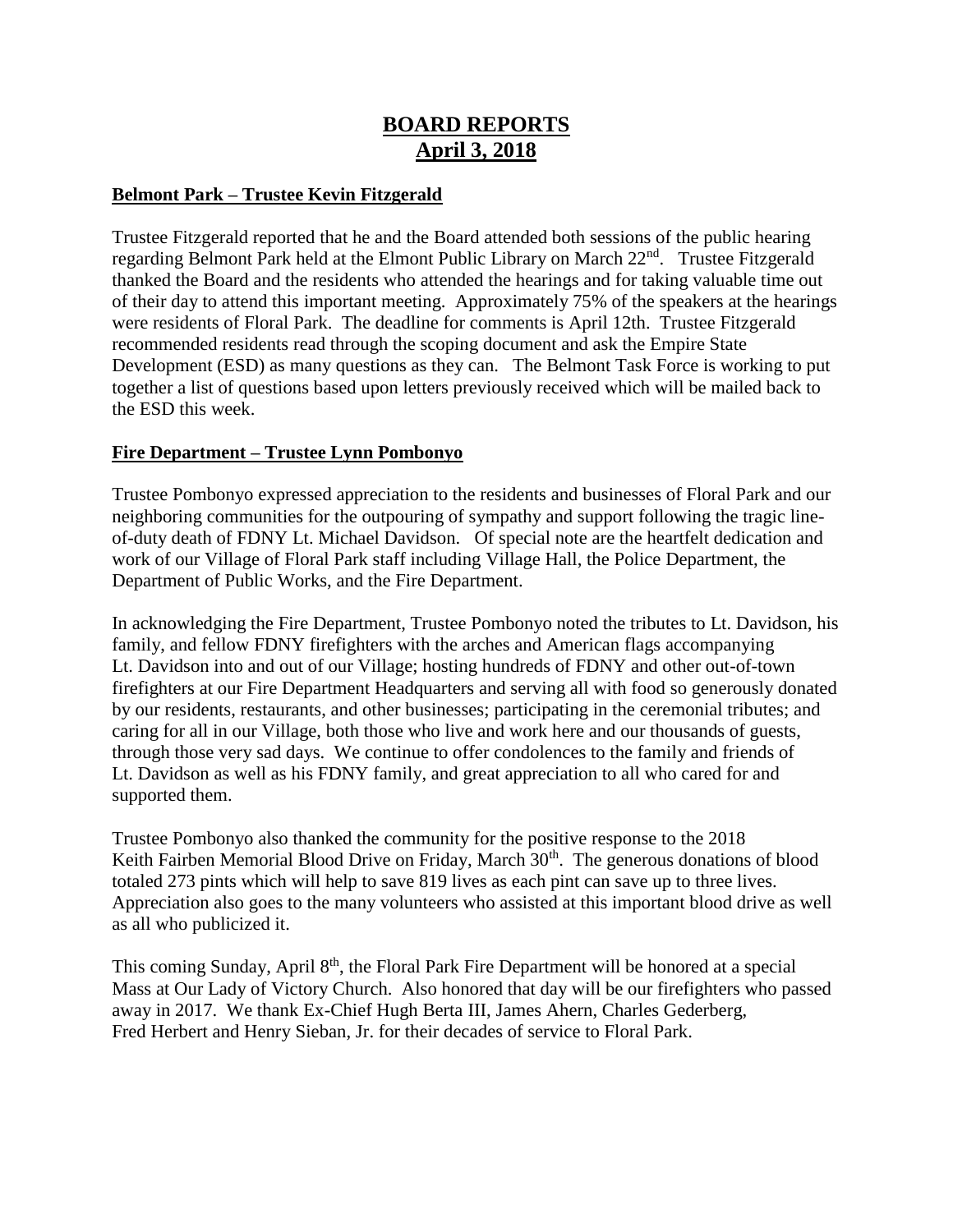# **Third Track Task Force – Trustee Archie Cheng**

Trustee Cheng said borings are being installed at Plainfield and Tyson Avenues. These borings are structural, not environmental. The Board is currently reviewing the renderings of the sound attenuation wall which will extend the entire length of the track on both sides of the main line.

There will be a meeting of the Architectural Review Board on Wednesday, April  $25<sup>th</sup>$ . Residents are welcomed to attend to hear about the finishes for the sound attenuation wall. The meeting will be held in the courtroom at Village Hall rather than the Recreation Center.

#### **Police Department – Trustee Archie Cheng**

Trustee Cheng said he echoed the report of Trustee Pombonyo. Trustee Cheng thanked everyone who worked so hard to show their support to the family, fellow firefighters and friends of Lt. Michael Davidson, including the Fire Department, the Police Department, the Department of Public Works and all the resident and local merchants who brought food, water, cakes and cookies. The entire community showed a tremendous outpouring of support to the family of Lt. Davidson.

Trustee Cheng sent a letter of thanks to Police Commissioner McAllister, PBA President Pedley and Police Communications Operator Supervisor Abbruzzese:

'I am writing to express my thanks for the wonderful job done by the entire Floral Park Police Department during these past few days. The exemplary work done by the Department during the wake and funeral of Lt. Davidson demonstrated your professionalism.

Every aspect of your collective performance from comforting and safeguarding his family; studying, arranging and implementing every detail; cooperating and coordinating with numerous outside Fire and Police agencies; preparing for all unknown details while doing your everyday Village responsibilities, was handled in a way that truly shone light on what a great Police Department we have. Moreover, it showed the County of Nassau and City of New York how blessed we are to have a Police Department that not only protects and assists us every day, but also a Department that can rise to an extremely difficult and fluid situation.

On behalf of the Village Board, I again commend and say thank you for a job, not just well done, but a job that was superlative. I hope that you will share this letter with every member of the Police Department, our Dispatchers and Neighborhood Aids.

Sincerely,

Archie T. Cheng, Esq.'